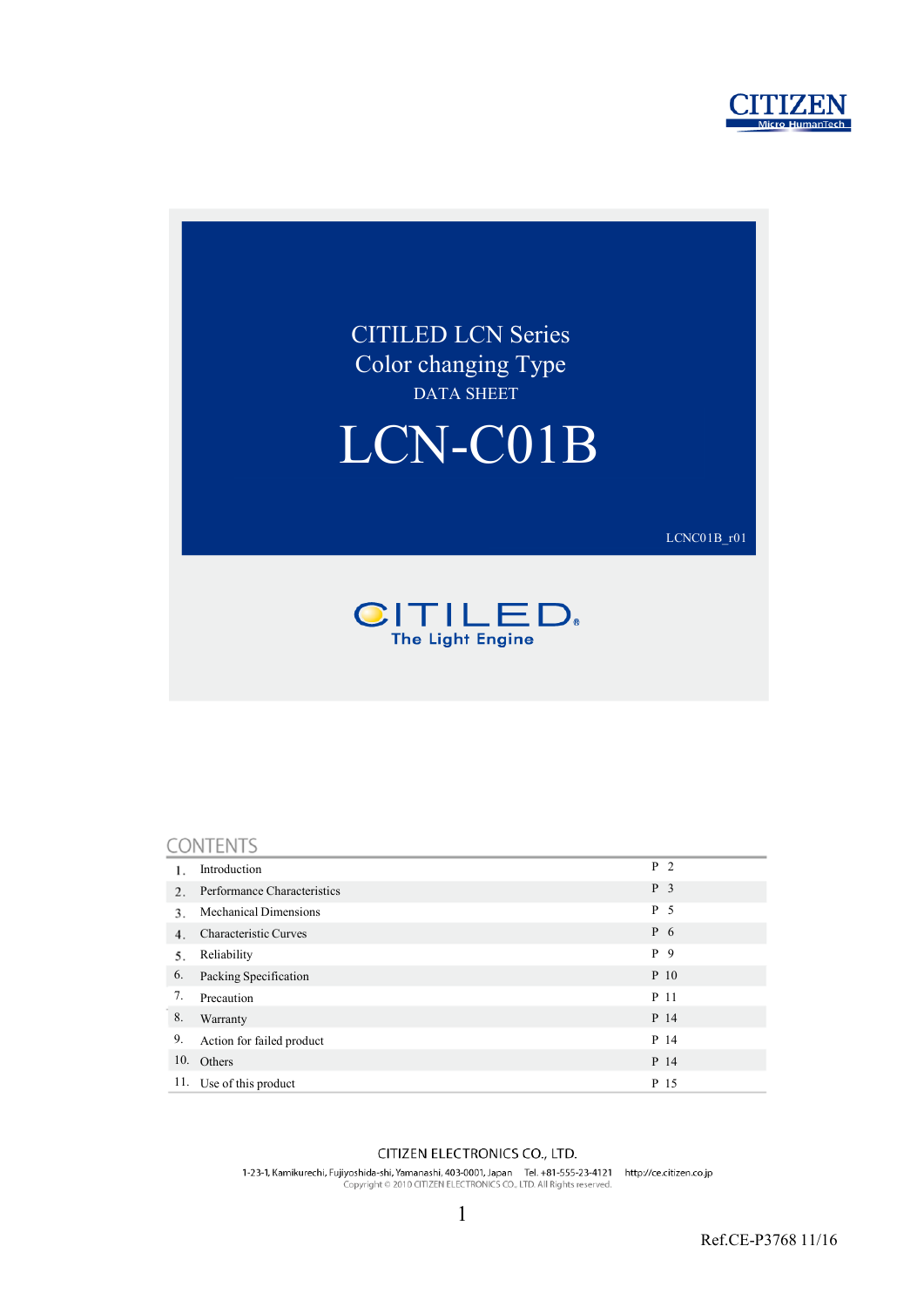

#### **Product Nomenclature**



|                   | <b>LCN</b><br>$\lceil 1 \rceil$ | $\lceil 2 \rceil$ | 3 | B<br> 4        |
|-------------------|---------------------------------|-------------------|---|----------------|
| 111               | Product shape                   |                   |   | <b>LCN</b>     |
| 2                 | <b>Mount</b> Type               |                   |   | C: Cluster     |
| $\lceil 3 \rceil$ | <b>Lm</b> category              |                   |   | $01: 1,000$ lm |
| 14                | <b>Version</b>                  |                   |   | Internal code  |
|                   | Cool white color                |                   |   | 6,500K         |
|                   | Warm white color                |                   |   | 2,700K         |

# **1. Introduction**

# **1-1. Product Description**

This product (LCN) is comprised of two different CCTs, and is to be driven using the 4 terminals which are shown in Page 5.

### **1-2. Features**

・Mechanical Dimensions : 20.0 x 20.0 x 1.7 (mm)

**CITIZEN ELECTRONICS CO., LTD.** 

Tel. +81-555-23-4121 http://ce.citizen.co.jp

1-23-1, Kamikurechi, Fujiyoshida-shi, Yamanashi, 403-0001, Japan

- 
- 
- ・Package Structure : Aluminium Base Chip on Board
- ・Aluminum Base: : Aluminum PWB
- ・Connection to Heat Sink : M3 screw, using thermally conductive glue is recommended
- ・CRI (Ra) : Min.80
- ・Cool white color : 6,500K (IF=350mA)
- ・Warm white color : 2,700K (IF=350mA)
- Chromaticity Range : 3-step (2700K) & 5-step (6500K) MacAdam Ellipse
- ・Thermal Resistance : 3.5 C/W
- 
- ・RoHS compliant

2

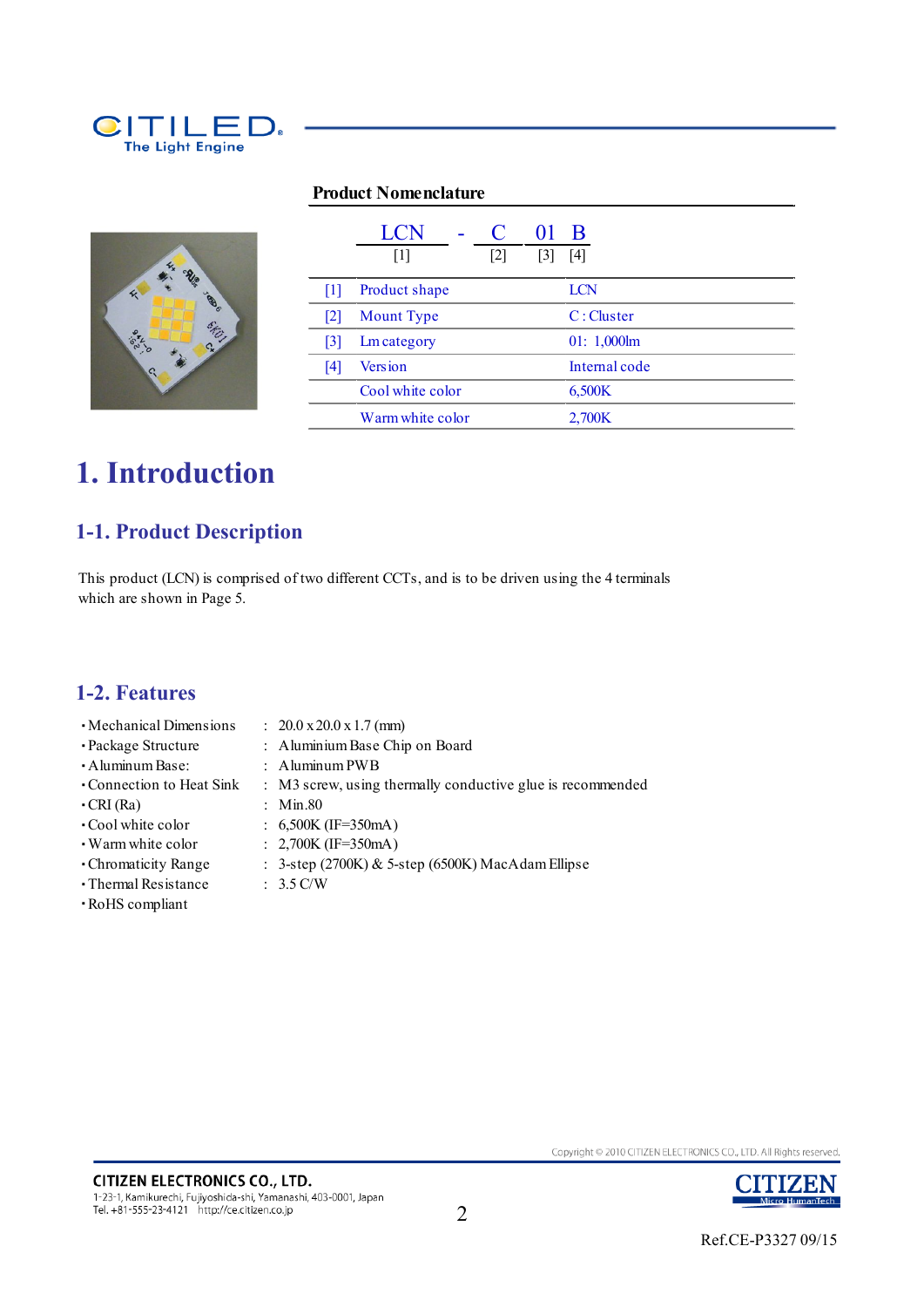

# **2. Performance Characteristics**

|              |            |     |                |                                |        |                          |        |                    |                |      |                       |            | $(Tc=25C)$ |
|--------------|------------|-----|----------------|--------------------------------|--------|--------------------------|--------|--------------------|----------------|------|-----------------------|------------|------------|
| Product cord | Nominal    |     | CRI(Ra)        | Luminous flux<br>$\text{Im}$ ) |        | Chromaticity             |        | Forward<br>Current | Voltage<br>(V) |      | Thermal<br>Resistance |            |            |
|              | <b>CCT</b> | Ra  | R9             |                                | w<br>л |                          | (mA)   |                    |                |      | $Rj-c$                |            |            |
|              |            | Min | Min            | Min.                           | Typ.   | Max.                     | Typ    | Typ                |                | Min. | Typ.                  | <b>Max</b> | (C/W)      |
| LCN-C01B     | 2700K      | 80  | $\theta$       | 839                            | 965    | $\overline{\phantom{a}}$ | 0.4543 | 0.4076             | 350.0          | 21.6 | 24.0                  | 26.4       | 3.5        |
|              | 6500K      | 80  | $\overline{0}$ | 971                            | 1,116  | -                        | 0.3111 | 0.3241             | 350.0          | 21.6 | 24.0                  | 26.4       | 3.5        |

# **2-1. Electro Optical Characteristics**

**Notes :**

1. The tolerance of measurement at our tester is VF+/-3%,  $\Phi v$ +/-10%, Chromaticity(x,y)+/-0.01 and Ra+/-2.

## **2-2. Absolute Maximum Ratings**

| <b>Parameter</b>          | <b>Symbol</b> | <b>Rating</b>   |        |
|---------------------------|---------------|-----------------|--------|
| Input Power [W]           | Pi            | 10.6            | $*1*4$ |
| Forward Current [mA]      | IF            | 400.0           | $*1$   |
| Reverse Voltage [V]       | Vr            | 3               |        |
| Operating Temperature [C] | Top           | $-30 \sim +100$ | $*5$   |
| Storage Temperature [C]   | <b>Tst</b>    | $-40 \sim +100$ |        |
| Case Temperature [C]      | Tc            | 85              | $*$    |
| Junction Temperature [C]  |               | 135             | $*3$   |

\*1. Power input and forward current are the values when the LED is used within the range of the derating characteristics in this data sheet.

\*2 Refer to 3. Mechanical Dimensions for Tc measurement point

 $*3$  T<sub>j</sub> = T<sub>c</sub> + R<sub>j</sub>-c x P<sub>i</sub>

\*4 Absolute maximum of power input and Forward current are the summation of cool color & warm color, - not for individual value of each input

\*5 Tc refers to the delation curve in page 8, 4-3. Derating Characteristics when forward current input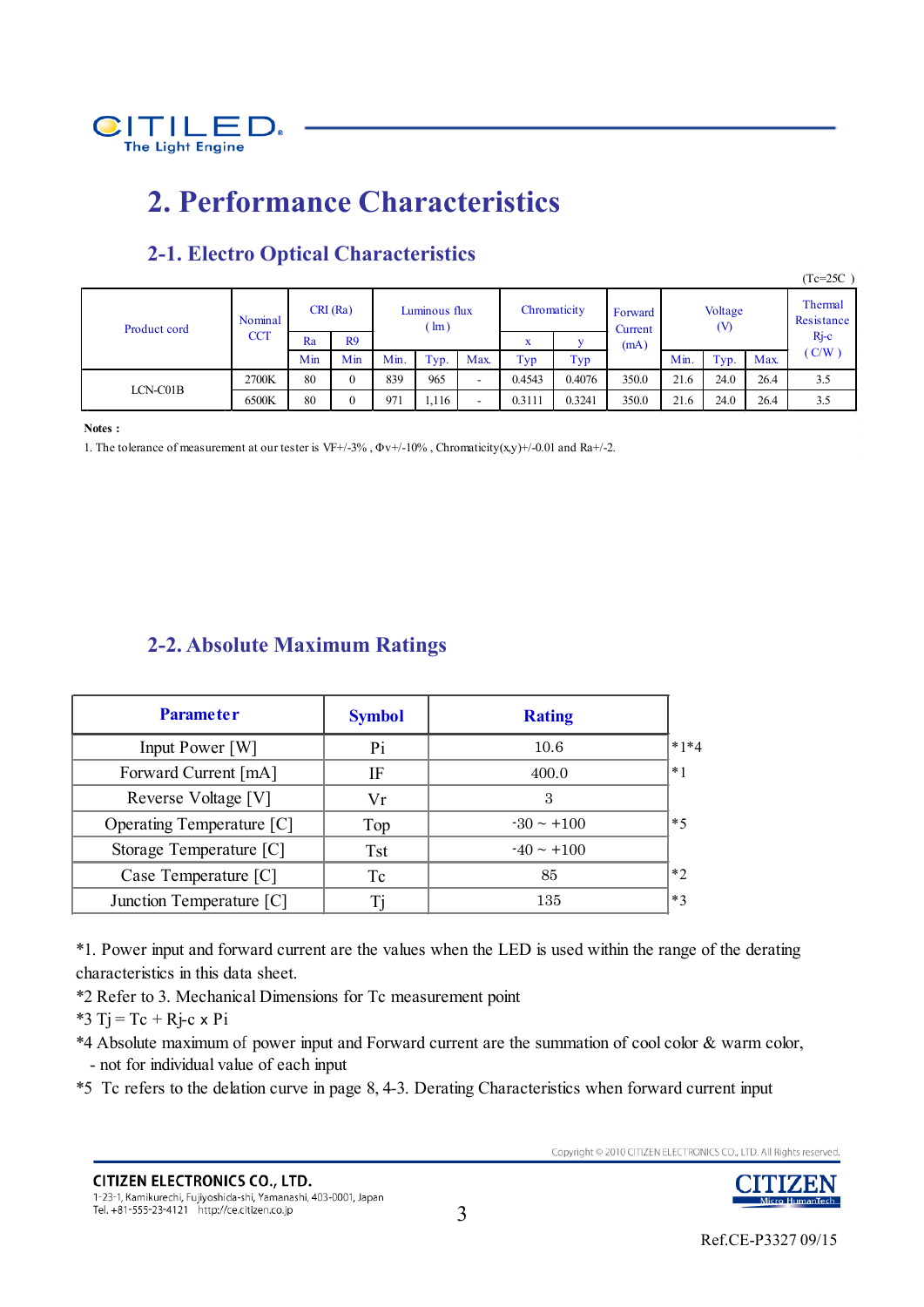

### **2-3. Chromaticity Characteristics**

|                        |                              |                               |                   |                        | $(Tc=25C)$                              |
|------------------------|------------------------------|-------------------------------|-------------------|------------------------|-----------------------------------------|
|                        |                              |                               |                   | Oval parameter         |                                         |
| <b>Color Region</b>    | <b>Nominal</b><br><b>CCT</b> | <b>Center Point</b><br>(x, y) | <b>Major Axis</b> | <b>Minor Axis</b><br>Ð | <b>Ellipse</b><br><b>Rotation Angle</b> |
| 3-step MacAdam ellipse | 2700K                        | $0.4076$ )<br>(0.4543,        | 0.00774           | 0.00411                | 53.95                                   |

|                        |                              |                               |                   | Oval parameter    |                                         |
|------------------------|------------------------------|-------------------------------|-------------------|-------------------|-----------------------------------------|
| <b>Color Region</b>    | <b>Nominal</b><br><b>CCT</b> | <b>Center Point</b><br>(x, y) | <b>Major Axis</b> | <b>Minor Axis</b> | <b>Ellipse</b><br><b>Rotation Angle</b> |
| 5-step MacAdam ellipse | 6500K                        | $0.3241$ )<br>$(0.3111)$ ,    | 0.01115           | 0.00475           | 57.65                                   |

\* θ is the angle between the major axis of the ellipse and the x-axis, and a and b are the major and minor semi-axes of an ellipse. (Ref. IEC 60081:1997 AnnexD)





Copyright © 2010 CITIZEN ELECTRONICS CO., LTD. All Rights reserved.

4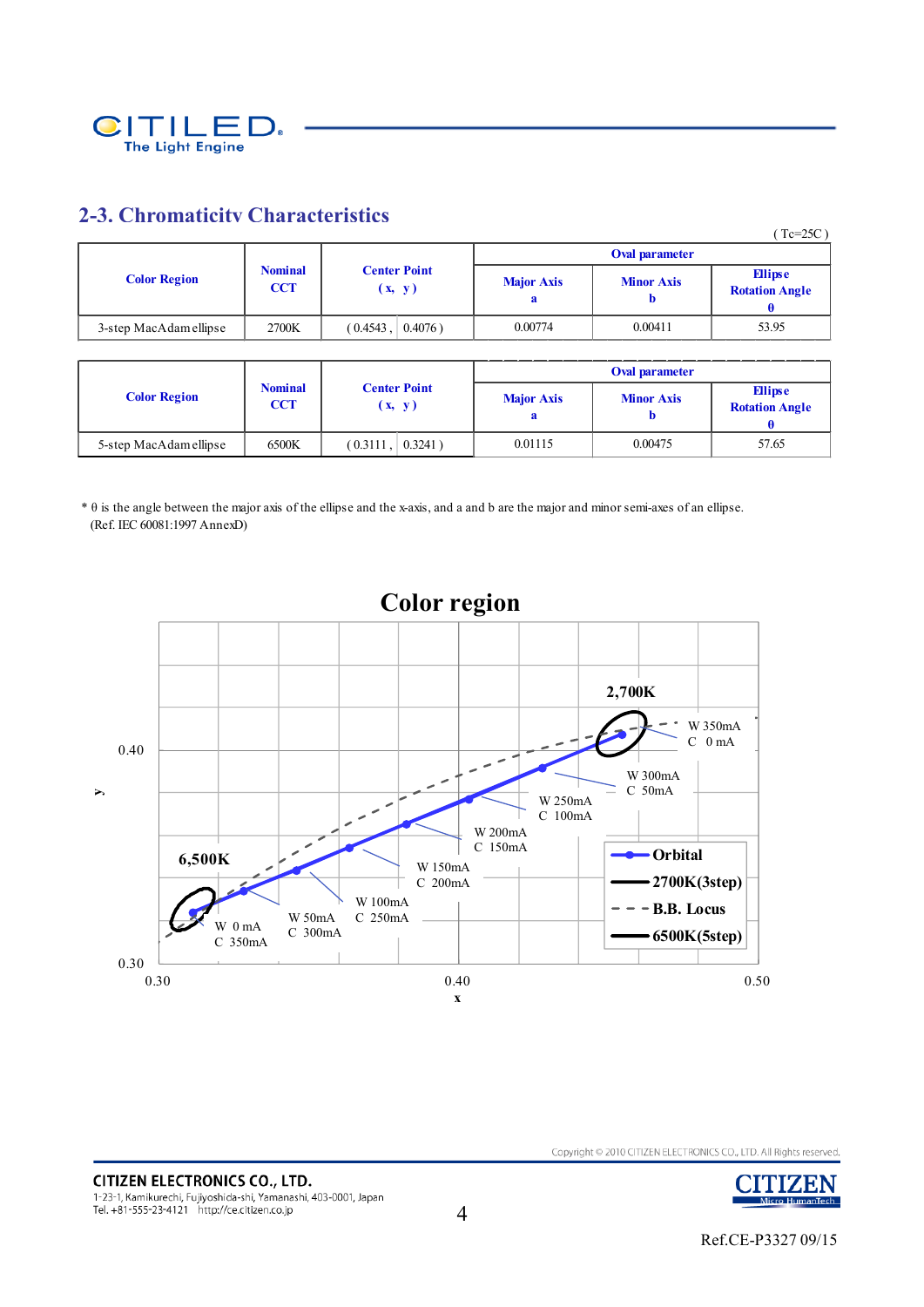

# **3. Mechanical Dimensions**

 $Unit : mm$ Tolerances unless otherwise specified : +/-0.3



**CITIZEN ELECTRONICS CO., LTD.** 1-23-1, Kamikurechi, Fujiyoshida-shi, Yamanashi, 403-0001, Japan<br>Tel. +81-555-23-4121 http://ce.citizen.co.jp



Ref.CE-P3327 09/15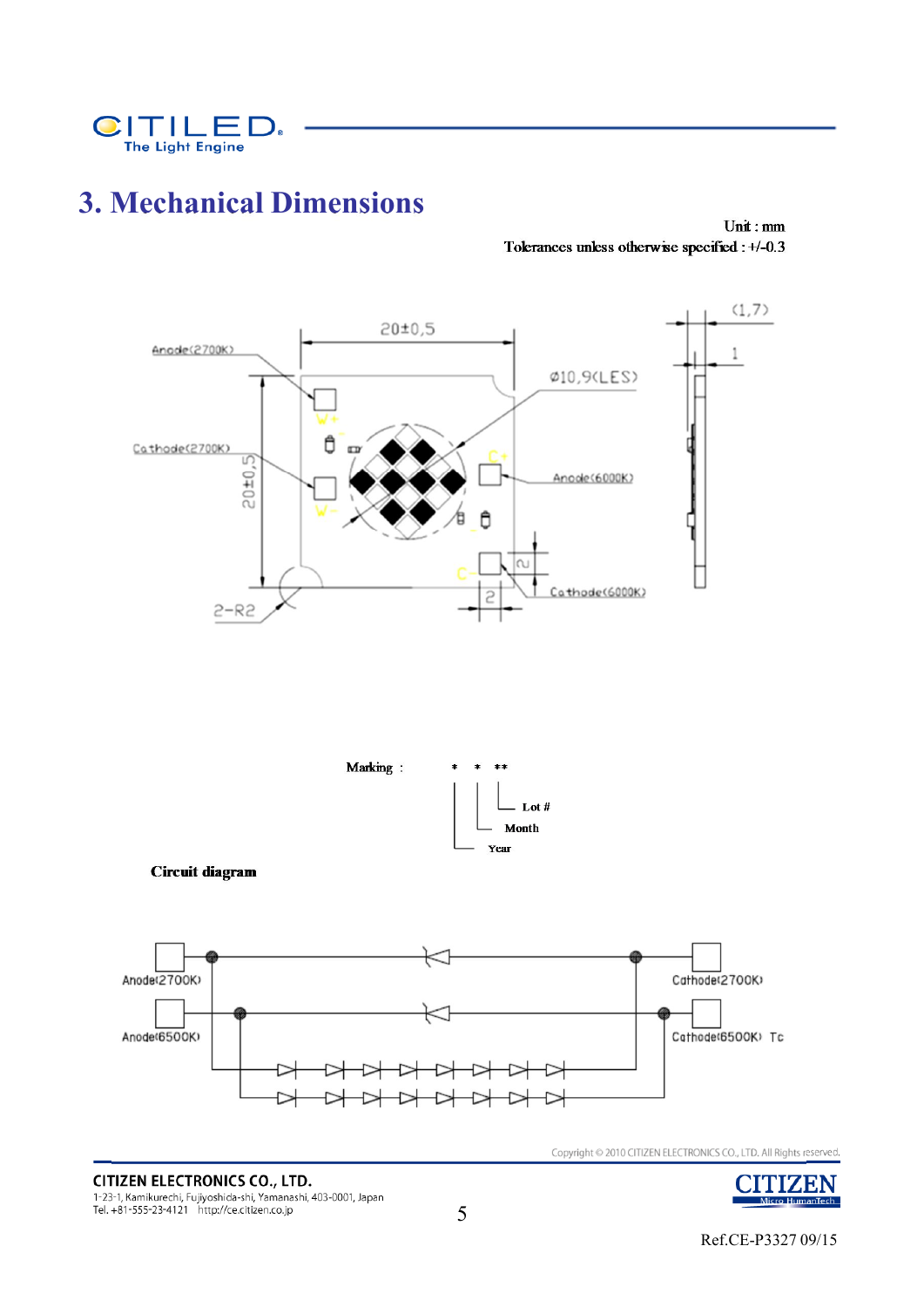

# **4. Characteristic Curves**

### **4-1. Forward Current Characteristics / Temperature Characteristics**

1.4







**Case Temperature vs. Forward Voltage Case Temperature vs. Relative Luminous Flux**







\* Characteristics data shown here are for reference purpose only. (Not fuaranteed data)

**CITIZEN ELECTRONICS CO., LTD.** 1-23-1, Kamikurechi, Fujiyoshida-shi, Yamanashi, 403-0001, Japan Tel. +81-555-23-4121 http://ce.citizen.co.jp





ZEN

Micro HumanTech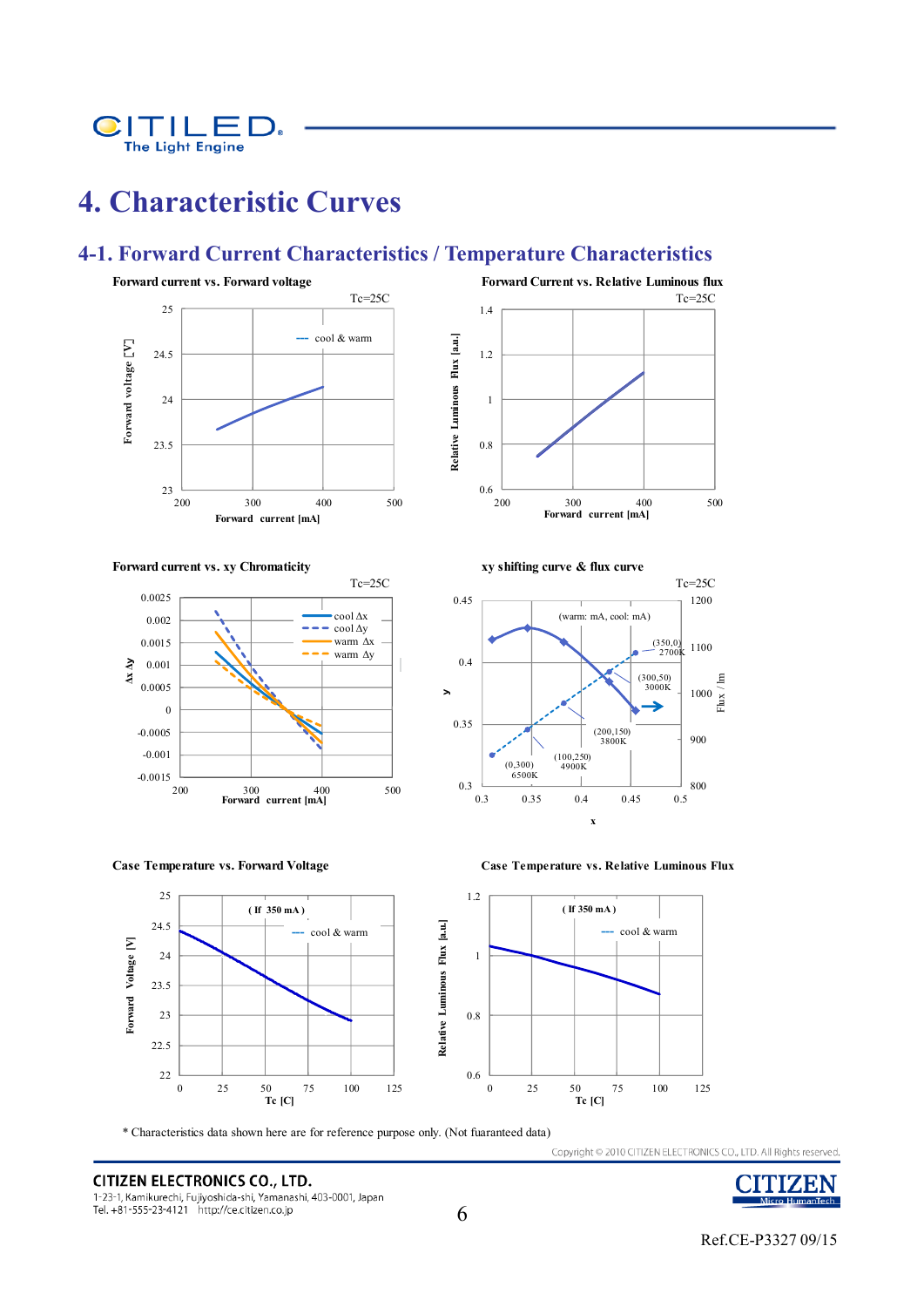

# **4-2. Optical Characteristics**

### **Spectrum**



#### **Radiation Characteristic**





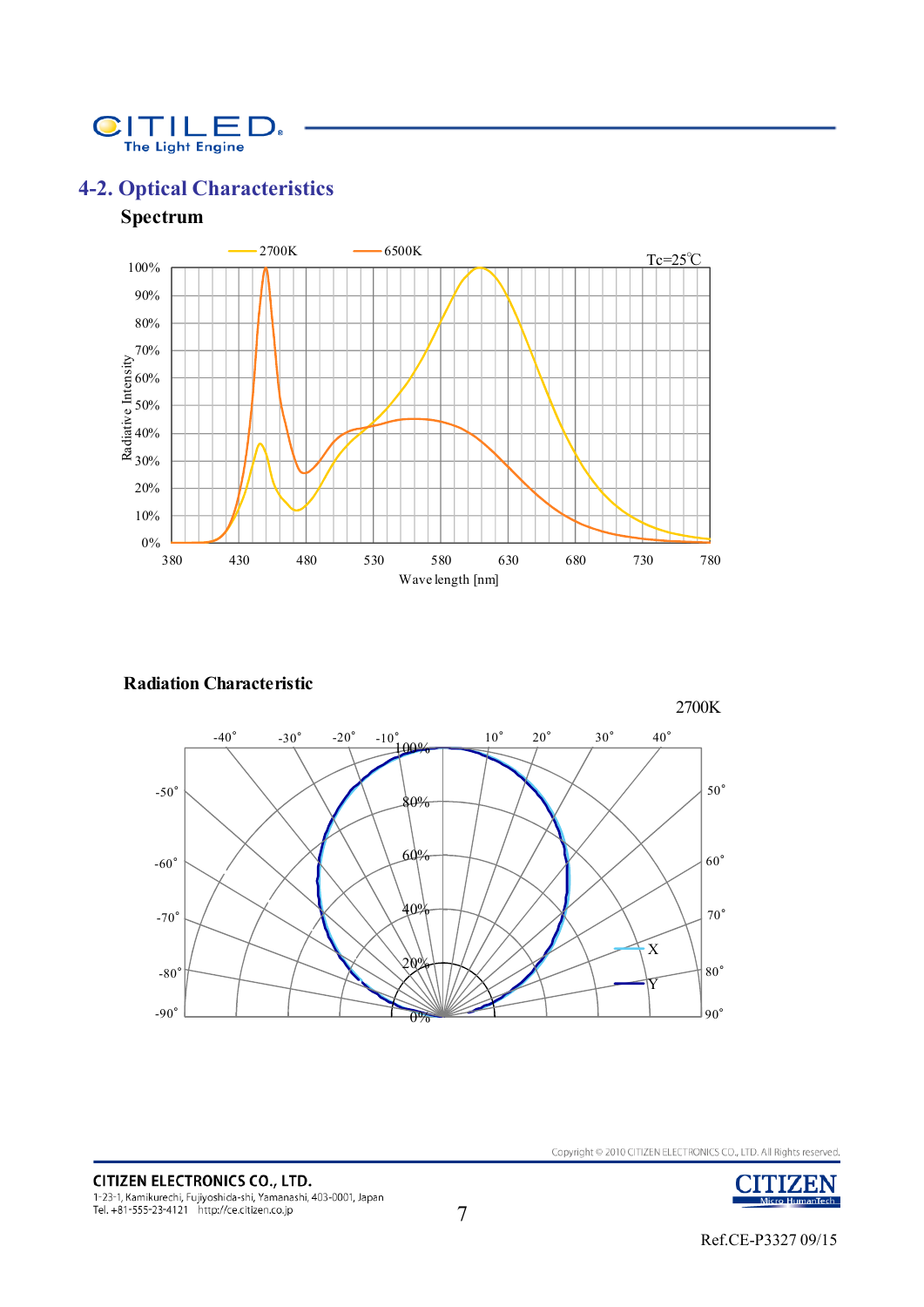



# **4-2. Optical Characteristics (continued)**

# **4-3. Derating Characteristics**



**Case Temperature vs. Allowable Forward Current**

**CITIZEN ELECTRONICS CO., LTD.** 1-23-1, Kamikurechi, Fujiyoshida-shi, Yamanashi, 403-0001, Japan<br>Tel. +81-555-23-4121 http://ce.citizen.co.jp

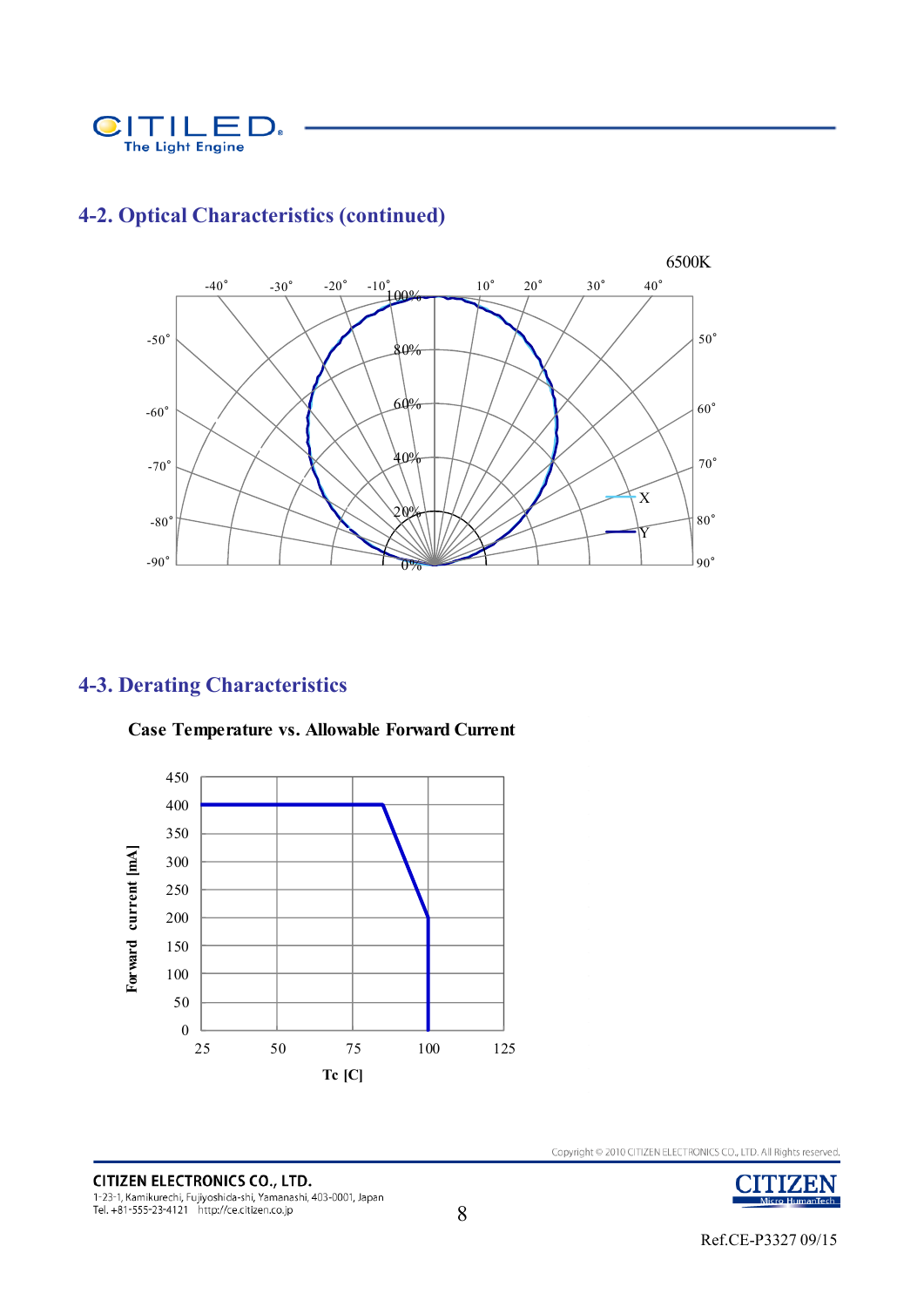

# **5. Reliability**

# **5-1. Reliability Test**

| <b>Test Item</b>              | <b>Test Condition</b>                                                                           |  |  |
|-------------------------------|-------------------------------------------------------------------------------------------------|--|--|
| Continuous Operation Test     | IF = 350 mA, Tc=85 C, 1000 hours                                                                |  |  |
| Low Temperature Storage Test  | $Ta = -40 C \times 1000$ hours                                                                  |  |  |
| High Temperature Storage Test | $Ta = 100 C \times 1000$ hours                                                                  |  |  |
| Moisture-proof Test           | Tc=60 C, $95\%RH$ for 1000 hours                                                                |  |  |
| Thermal Shock Test            | $-40 \text{ C} \times 30 \text{ minutes} - 100 \text{ C} \times 30 \text{ minutes}$ , 100 cycle |  |  |

### **5-2. Failure Criteria**

( Tc=25C )

| <b>Measuring Item</b> | <b>Symbol</b> | <b>Measuring Condition</b> | <b>Failure Criteria</b>  |
|-----------------------|---------------|----------------------------|--------------------------|
| Power Dissipation     | VF            | IF $=350mA$                | $>U \times 1.1$          |
| Total Luminous Flux   | Φv            | IF $=350mA$                | $\langle$ S $\times$ 0.7 |

U defines the upper limit of the specified characteristics. S defines the initial value.

Note : Measurement shall be taken between 2 hours and 24 hours, and the test pieces should be return to the normal ambient conditions after the completion of each test.

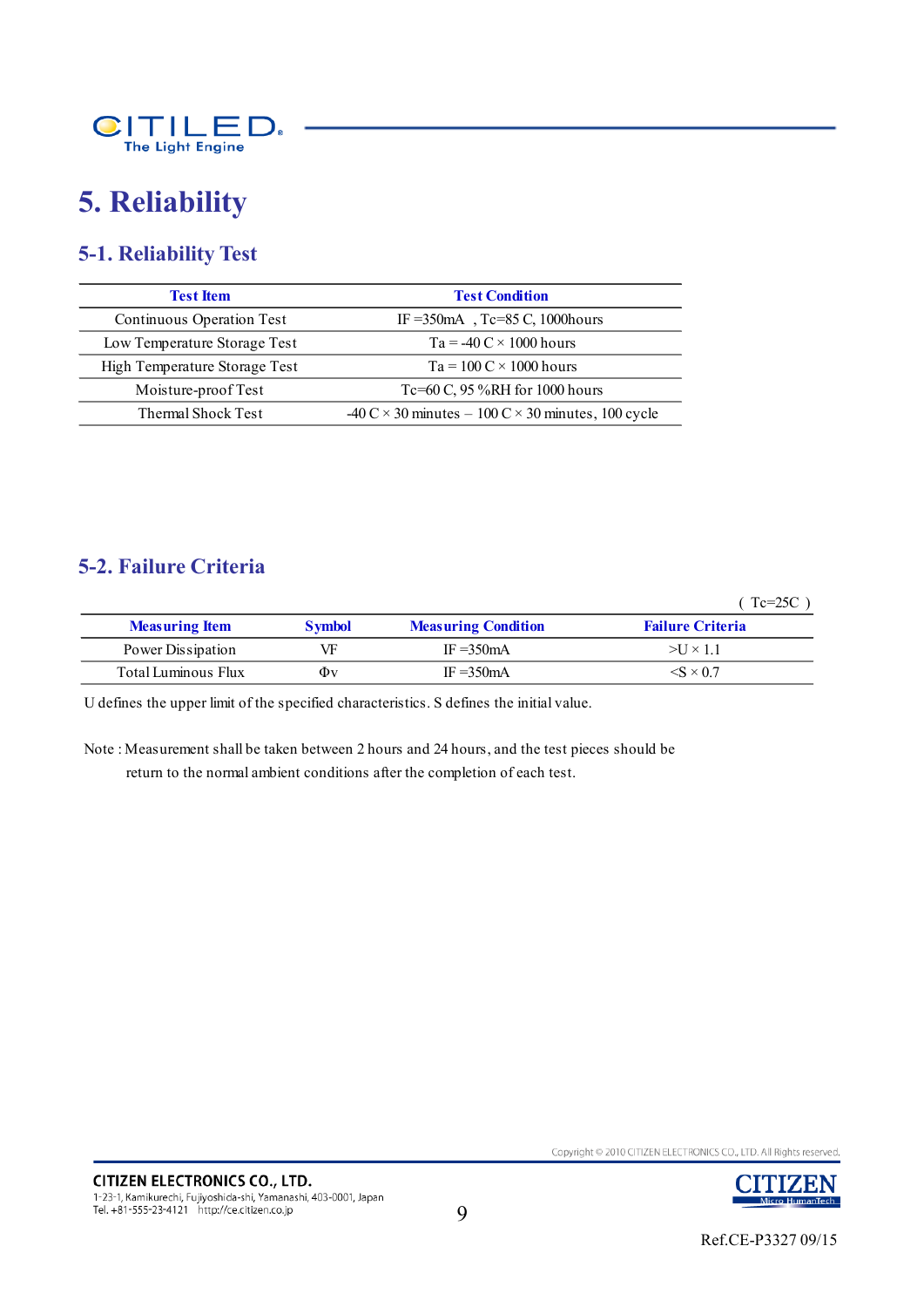

# **6. Packing Specification**

### **6-1. Packing**

An empty tray is placed on top of a 6-tier tray which contain 30 pieces each. (Smallest packing unit: 150 pieces)

A label with product name, quantity and lot number is placed on the upper empty tray.

Tray (Dimensions: 310 x 210 x 12 mm / Materials: Electrically conductive PS)



Product 30pcs/tray

#### **Example of indication label**



5. Quantity

# **CITIZEN ELECTRONICS CO., LTD.**

1-23-1, Kamikurechi, Fujiyoshida-shi, Yamanashi, 403-0001, Japan Tel. +81-555-23-4121 http://ce.citizen.co.jp

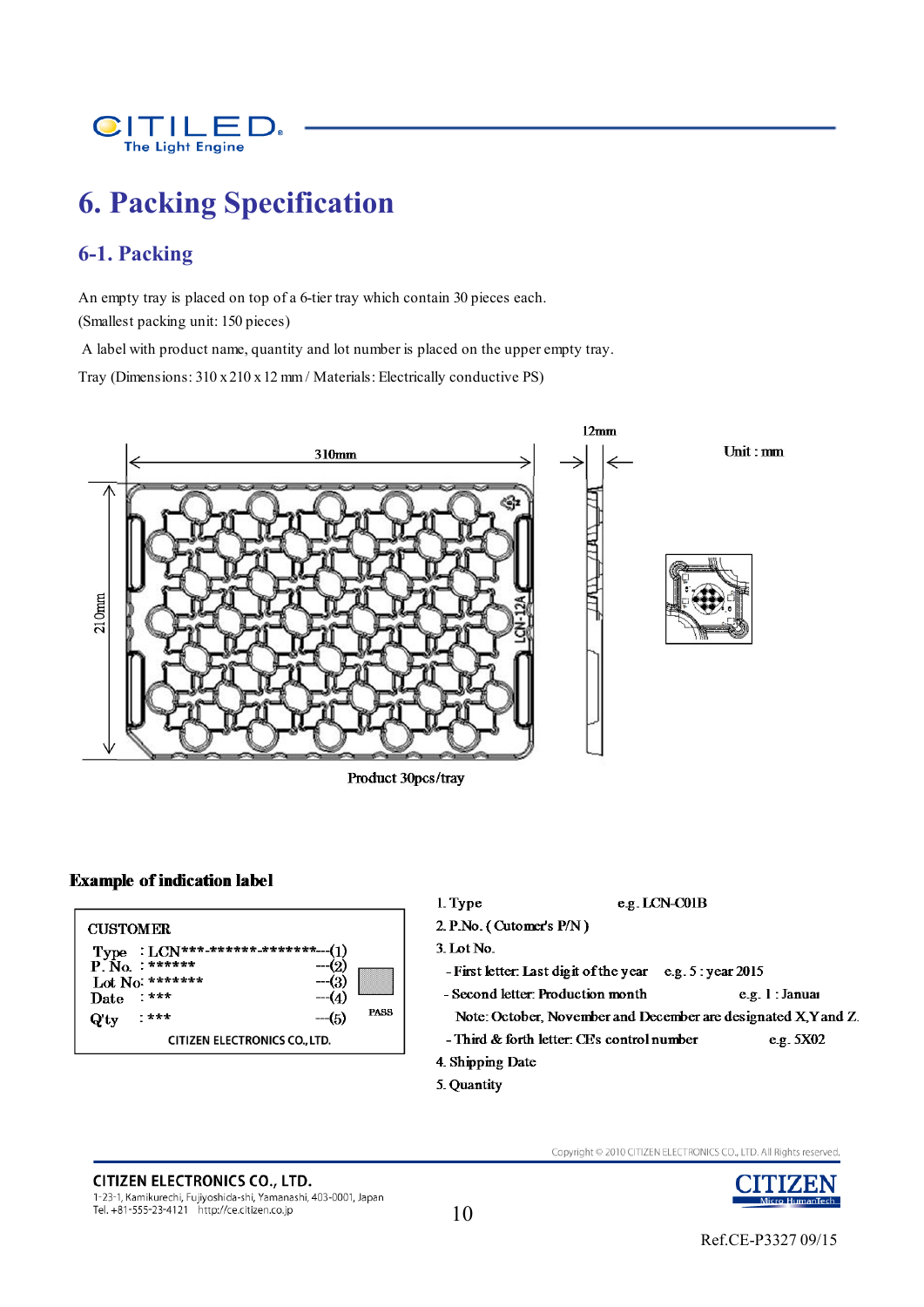

# **7. Precaution**

# **7-1. Handling with care for this product**

-Both the light emitting area (warm & cool) is composed of resin materials.

Please avoid the resin area from being pressed, stressed, rubbed, come into contact with sharp metal nail

(e.g. edge of reflector part) because the function, performance and reliability of this product

are negatively impacted.

-Please be aware that this product should not come into contact with any other parts while incorporating in your lighting apparatus or your other products.

-Please be aware that careful handling is required after the attachment of lead wires to prevent the application of any load to the connections.

### **7-2. Countermeasure against static electricity**

-Handling of this product needs countermeasures against static electricity

because this is a semiconductor product.

-Please take adequate measures to prevent any static electricity being produced

such as the wearing of a wristband or anti-static gloves when handling this product.

-Every manufacturing facility in regard to the product (plant, equipment, machine, carrier machine

and conveyance unit) should be connected to ground and please avoid the product to be electric-charged.

-ESD sensitivity of this product is over 1000V (HBM, based on JEITA ED-4701/304).

-After assembling the LEDs into your final product(s), it is recommended to check whether the assembled LEDs are damaged by static electricity (electrical leak phenomenon) or not.

-It is easy to find static damaged LED dies by a light-on test with the minimum current value.

# **7-3. Caution of product assembly**

-Regarding this product assembling on the heat sink, it is recommended to use M3 screw  $\&$  to use thermal conductivity glue or grease, and please optimize the assembly conditions according to the specifications of the thermal conductivity glue or grease

It might be good for screw tightening on the heat sink to do temporary tightening and final tightening.

In addition, please don't press with excess stress on the product while the assembly. And, the surfaces of thermal

conductivity glue or grease, should be kept clean, therefore please remove pollution, fluid and oil on the surfaces.

-The condition of the product assembling on the heat sink and the control of screw tightening torque needs to be optimized according to the specification of the heat sink.

-Roughness, unevenness and burr of surface negatively impact thermal bonding between the product and heat sink and increase heat thermal resistance between them.

Confidence of thermally and mechanical coupling between the product and heat sink are confirmed by checking the mounting surface and measuring the case temperature of the product.

-In order to reduce the thermal resistance at assembly, it might be good to use TIM (Thermal Interface Material) on whole contact surface of the product.

In case of using thermal grease for the TIM, it might be good to apply uniformly on the contact surface of the product. In case of using thermal sheet for the TIM, it might be good to make sure that the product is NOT strained by stress when the screws are tightened for assembly.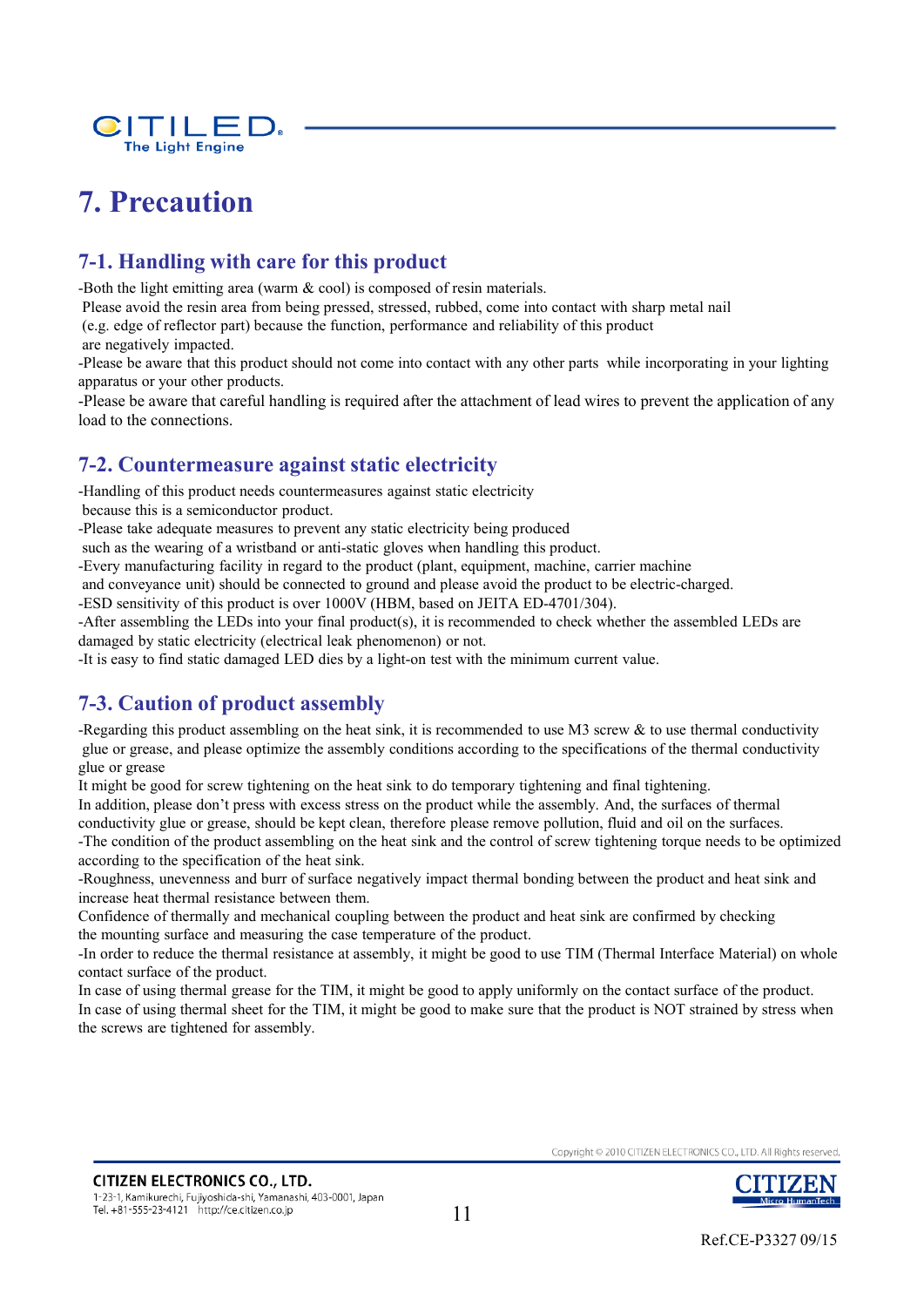

## **7-4. Thermal Design**

-The thermal design to draw heat away from the LED junction is most critical parameter for an LED illumination system. High operating temperatures at the LED junction adversely affect the performance of LED's light output and lifetime. Therefore the LED junction temperature should not exceed the absolute maximum rating in LED illumination system. -The LED junction temperature while operation of LED illumination system depends upon

thermal resistance of internal LED package (Rj-c), outer thermal resistances of LED package, power loss and ambient temperature. Please take both of the thermal design specifications and ambient temperature conditions into consideration for the setting of driving conditions. -For more information, please refer to application note "Thermal Management".

## **7-5. Driving Current**

-A constant current is required as an applying driving current to this product. In the case of constant voltage driving, please connect current-limiting resistor to each products in series and control the driving current to keep under the absolute maximum rating forward current value.

-Electrical transient might apply excess voltage, excess current and reverse voltage to the product(s).

They also affect negative impact on the product(s) therefore please make sure that no excess voltage,

excess current and reverse voltage is applied to the product(s) .

### **7-6. Lighting at a minimum current value**

-In a case where the minimum current(IF min) is applied to the product, some of LED dice in the product might look different in their brightness due to the individual difference of the LED dice, and they are not failed.

### -**7-7. Electrical Safety**

-This product is designed and produced according to IEC 62031:2008

(IEC 62031:2008 LED modules for general lighting. Safety specification)

-Dielectric voltage withstand test has been conducted on this product to see any failure after applying

voltage between active pads and aluminum section of the product, and to pass at least 500V.

-Considering conformity assessment for IEC62031:2008, almost all items of the specification depend upon your final product of LED illumination system.

Therefore, please confirm with your final product for electrical safety of your product.

As well, the products comply with the criteria of IEC62031:2008 as single LED package.

-This product itself is designed to cover UL requirements that may apply on the final product. however,

the UL certification still needs to be granted as the final product level which is depending on the design structure, materials used and how the LED is placed and fixed in the final product. Therefore please confirm electrical safety and dielectric in final product.

-Component failures can be caused by excessive voltage.

-Discharge before handling this product.

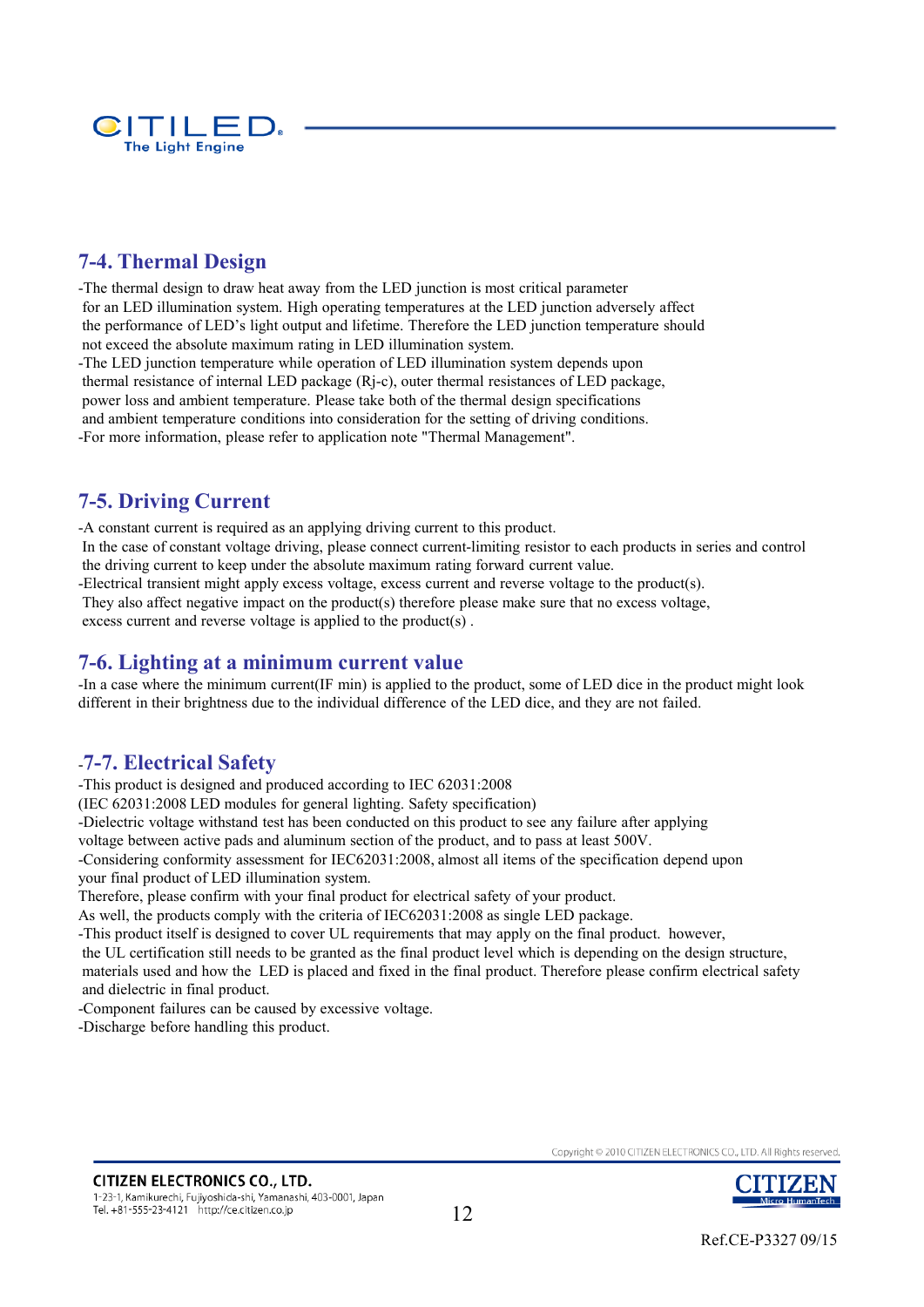

## **7-8. Recommended soldering Condition (This product is not adaptable to reflow process.)**

#### -For manual soldering

Please use lead-free soldering. Soldering shall be implemented using a soldering bit at a temperature lower than 350C, and shall be finished within 3.5 seconds for one land.

No external force shall be applied to resin part while soldering is implemented.

Next process of soldering should be carried out after the product has return to ambient temperature. -For soldering correction

Regarding soldering correction, above conditions shall be applied.

Contacts number of soldering bit should be within twice for each terminal as a correction.

\* Citizen Electronics cannot guarantee if usage exceeds these recommended conditions. Please use it after sufficient verification is carried out on your own risk if absolutely necessary.

### **7-9. Eye Safety**

-The International Electrical Commission (IEC) published in 2006 IEC 62471 "2006 Photobiological safety of lamps and lamp systems " which includes LEDs within its scope. When sorting single LEDs according to IEC 62471, almost all white LEDs can be classified as belonging to either Exempt Group (no hazard) or Risk Group 1 (low risk). -However, Optical characteristics of LEDs such as radiant flux, spectrum and light distribution are factors that affect the risk group determination of the LED, and especially a high-power LED, that emits light containing blue wavelengths, might have properties equivalent to those of Risk Group 2 (moderate risk). -Great care should be taken when directly viewing an LED that is driven at high current, has multiple uses as a module or when focusing the light with optical instruments, as these actions might greatly increase the hazard to your eyes. -It is recommended to regard the evaluation of stand-alone LED packages as a reference and to evaluate your final product.

### **7-10. This product is not designed for usage under the following conditions.**

If the product might be used under the following conditions, you shall evaluate its effect

and appropriate them. In places where the product might:

-directly and indirectly get wet due to rain and/or at place with the fear.

-be damaged by seawater and/or at place with the fear

-be exposed to corrosive gas (such as Cl2, H2S, NH3, SOx, NOx and so on) and/or at place with the fear. -be exposed to dust, fluid or oil and/or at place with the fear.

-be put in the enclosed space with halogenated substance and/or gas (such as Br, Cl and so on).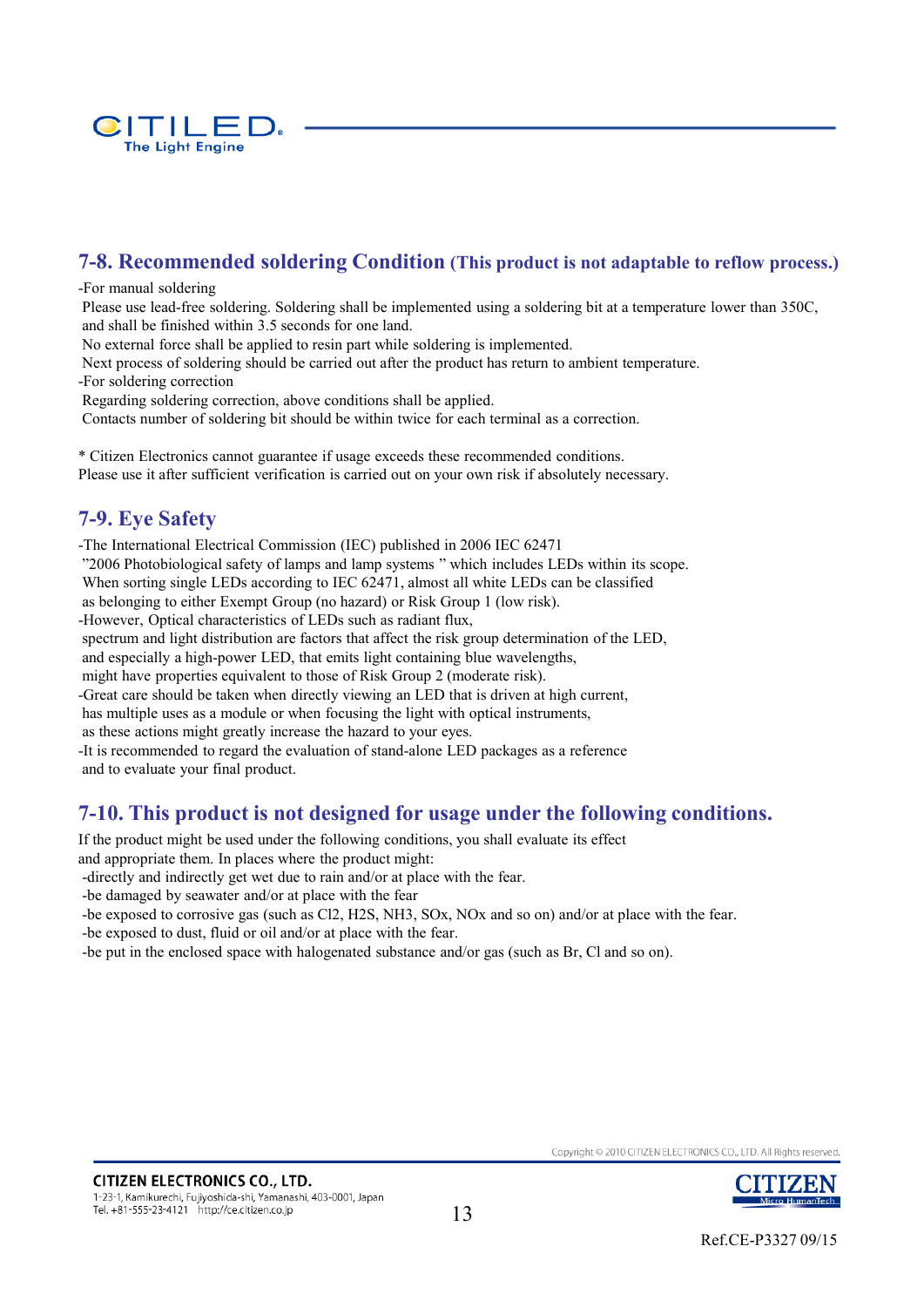

# **8. Warranty**

(1) CITIZEN ELECTRONICS guarantees the term of the reliability test results and elementary substances of the supplies to be within the set conditions. Please note that any accident/damage that occurs during or because of usage that deviates from the conditions contained in the specifications are not warrantable.

- (2) Although CITIZEN ELECTRONICS will deliver products of quality assured by the terms included in these specifications, incorporation in actual machines, lifetime in actual use and another quality shall be confirmed sufficiently by customers. Customers are responsible for ensuring quality and to meet the specifications such as with regard to the security / the performance to standards of safety / reliability of the finished product.
- (3) The use of this product is intended for use in general electronics such as business machines, communication equipment, audio-visual equipment, household electrical appliances and measurement devices, etc.
- (4) If this product is considered to be used in applications where high reliability is required and failure or malfunction have a direct influence on human life or health such as aerospace instrument, medical equipment, atomic energy control devices and so on, please contact Citizen Electronics beforehand.

# **9. Action for failed product**

- (1) If a failed product is found, action shall be taken after consultation between both sides. However, in cases where it is obvious that the relevant failed product is attributed to CITIZEN ELECTRONICS, action will be limited to product replacement delivery.
- (2) When a failed product is returned, the failure phenomenon should be specified in writing and attached. CITIZEN ELECTRONICS will review the condition promptly and report the result to the customer.

# **10. Others**

- (1) All matters of this product's quality with regard to the customer are mentioned in these specifications, and any matters which are not mentioned in these specifications in items stated prior to receipt shall lose efficacy.
- (2) When a question occurs about the contents of these specifications, please contact CITIZEN ELECTRONICS. In addition, if there is any discrepancy in the contents of these specifications, both sides shall handle the matter with gentlemanlike discussion.
- (3) Please do not conduct any actions equal to reverse-engineering such as the disassembling or the analysis of this product without CITIZEN's permission.

Please contact CITIZEN directly without disassembling in any way if a failure is found in this product.

(4) If this product is not returned within three weeks after this specification has been published, it is judged that the contents have been accepted.

CITIZEN Micro HumanTech is a registered trademark of Citizen Holding Co., Japan. CITILED is a registered trademark of CITIZEN ELECTRONICS CO., LTD. Japan

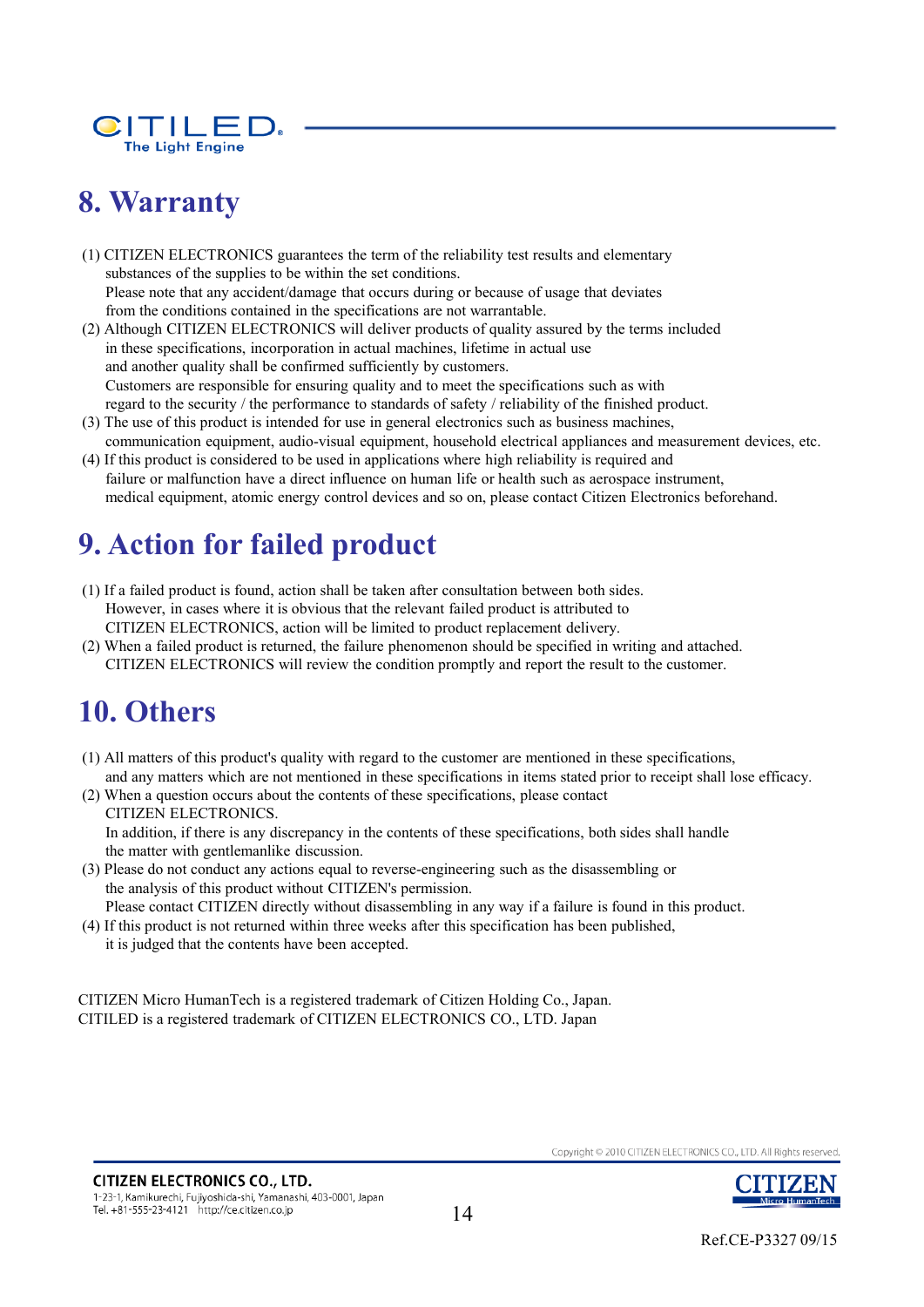

# **11. Use of this product**

**(1)** This document is provided for reference purposes only so that CITIZEN ELECTRONICS' products are used as intended. CITIZEN ELECTRONICS neither makes warranties or representations with respect to the accuracy or completeness of the information contained in this document nor grants any license to any intellectual property rights or any other rights of CITIZEN ELECTRONICS or any third party with respect to the information in this document.

**(2)** All information included in this document such as product data, diagrams, charts, is current as of the date this document is issued.

Such information, however, is subject to change without any prior notice.

Before purchasing or using any CITIZEN ELECTRONICS' products listed in this document, please confirm the latest product information with a CITIZEN ELECTRONICS' sales office, and formal specifications must be exchanged and signed by both parties prior to mass production.

**(3)** CITIZEN ELECTRONICS has used reasonable care in compiling the information included in this document, but CITIZEN ELECTRONICS assumes no liability whatsoever for any damages incurred as a result of errors or omissions in the information included in this document.

**(4)** Absent a written signed agreement, except as provided in the relevant terms and conditions of sale for product, and to the maximum extent allowable by law, CITIZEN ELECTRONICS assumes no liability whatsoever, including without limitation, indirect, consequential, special, or incidental damages or loss, including without limitation, loss of profits, loss of opportunities, business interruption and loss of data, and disclaims any and all express or implied warranties and conditions related to sale, use of product, or information, including warranties or conditions of merchantability, fitness for a particular purpose, accuracy of information, or no infringement.

**(5)** Though CITIZEN ELECTRONICS works continually to improve products' quality and reliability, products can malfunction or fail. Customers are responsible for complying with safety standards and for providing adequate designs and safeguards to minimize risk and avoid situations in which a malfunction or failure of a product could cause loss of human life, bodily injury or damage to property, including data loss or corruption.

In addition, customers are also responsible for determining the appropriateness of use of any information contained in this document such as application cases not only with evaluating by their own but also by the entire system. CITIZEN ELECTRONICS assumes no liability for customers' product design or applications.

**(6)** Please contact CITIZEN ELECTRONICS' sales office if you have any questions regarding the information contained in this document, or if you have any other inquiries.

CITIZEN Micro HumanTech is a registered trademark of Citizen Holding Co., Japan. CITILED is a registered trademark of CITIZEN ELECTRONICS CO., LTD. Japan